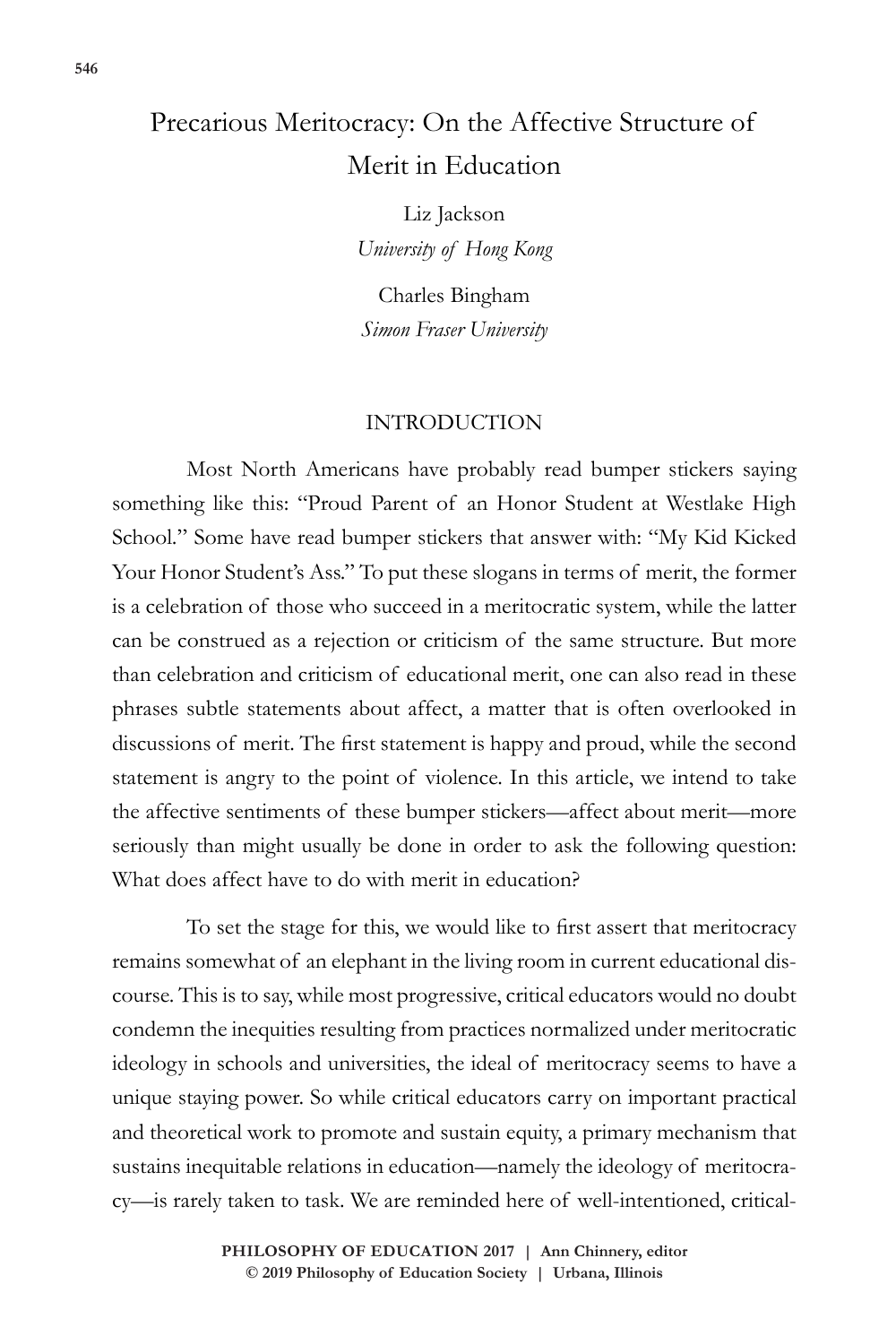ly-minded university colleagues who, while carrying out strong theoretical and practical work in social justice education, nevertheless fall back on a discourse of merit when talking about their own graduate students. We have repeatedly witnessed social justice-oriented colleagues who want to attract the "best and brightest" graduate students to their programs. Ironically, the metric by which these "best and brightest" are gauged too often turns out to be a fundamentally questionable meritocratic metric. Thus even graduate or postgraduate students who are canvassed to ameliorate the inequities of meritocracy are judged by merit. Indeed, day-to-day exigencies of teaching in schools and universities are so deeply ensconced in meritocratic paradigms that it is sometimes difficult to imagine a way out. For example, teachers and professors are required to give grades even though the requirement to give grades is loathsome to many critically minded educators. Some critical educators inflate grades as an act of resistance to the ideology of meritocracy. Some advocate for non-competitive forms of education. Some try to work within the so-called meritocratic system to make practices of meritocracy more equitable. In all cases, the problematic standard of meritocracy remains.

To reinforce this precarious position of educators vis-à-vis meritocracy, one can look to the difference between sociological critiques of meritocracy, on the one hand, and the critiques offered by sociologists of education, on the other. Sociologists such as Stephen McNamee and Robert Miller have long debunked the notion that any given society *can* or *should* function as a meritocracy.1 Speaking from an American context about meritocracy, McNamee and Miller note that "Americans not only tend to think that is how the system should work, but most Americans also think that is how the system does work."2 The work of such sociologists aims to challenge the validity of commonly held assertions with regard to merit and meritocracy. Interestingly, sociologists consider educational institutions as one of the *barriers* to meritocracy. As McNamee and Miller put it: "There are a variety of social forces that tend to suppress, neutralize, or even negate the effects of merit in the race to get ahead."3 And educational institutions are considered one of these "nonmerit" forces.

Educational sociologists, on the other hand, tend to have what might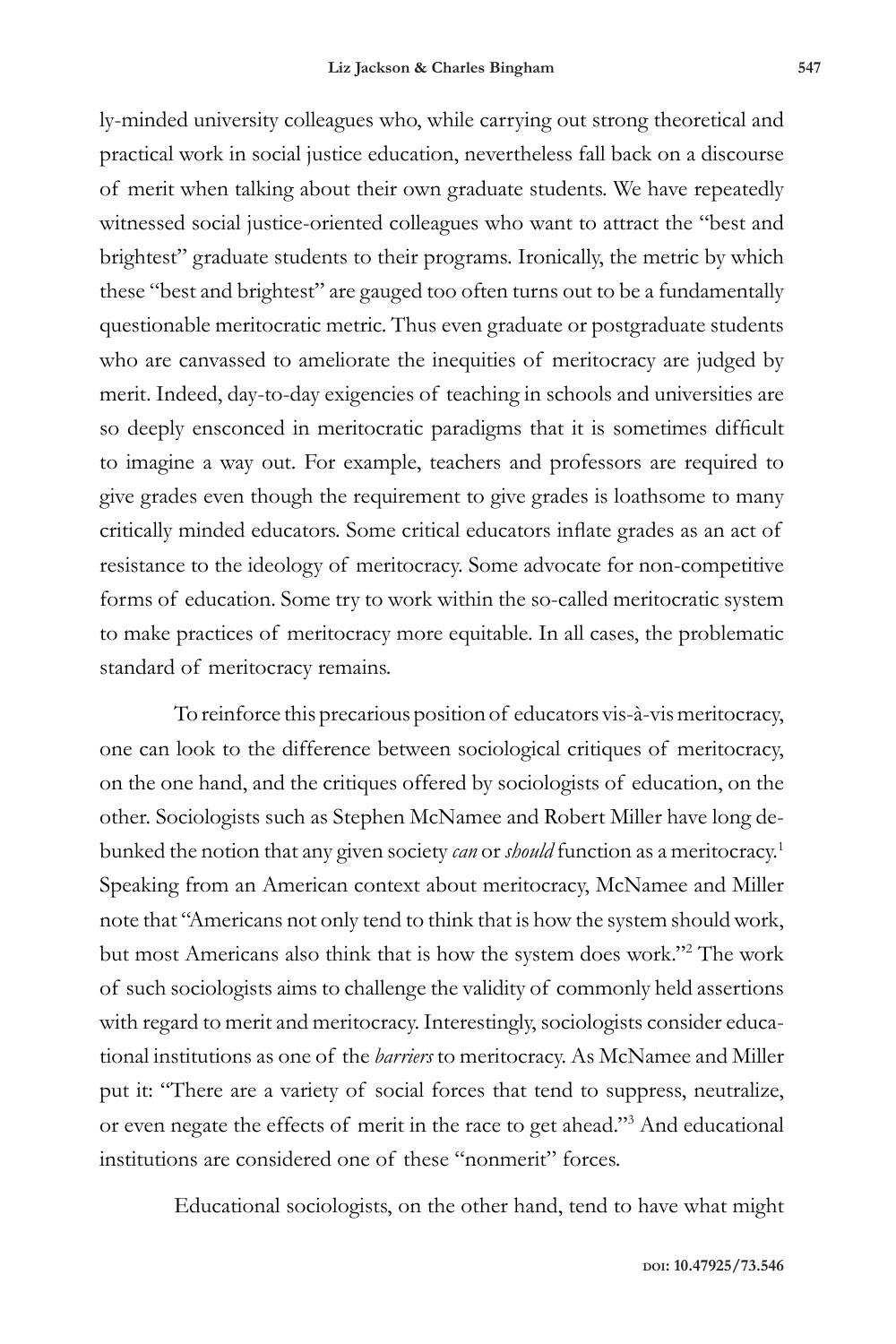be called an "ameliorative critique." Educational scholars validate the discourse of meritocracy by working to ameliorate the circumstances of those who are not equally served by such a system. They tend to take the optimistic view that meritocracy can be made better. As an example, consider Jonathan Kozol's important work exposing impoverished schools in the United States.<sup>4</sup> Kozol clearly demonstrates the need to restructure educational funding so that children from impoverished circumstances are afforded their constitutional right to an education that is truly educative. The work of Kozol is cited by sociologists as proof that education is a nonmerit aspect of society. Scholars of education, in contrast, interpret such work as proof that funding allotments must be redistributed in order for schools to approach the ideals of a meritocratic system. Educational scholars indeed validate meritocratic discourse by working to ameliorate the circumstances of those who are not equitably served by such a system. They tend to take the optimistic view that meritocracy can be made better. Educational sociologists tend to see meritocracy in education as a viable paradigm, albeit a thwarted one.

Within this context of precarious meritocracy, this article inserts the lens of affect. Drawing on the work of Sara Ahmed, as well as that of Megan Boler, Herbert Kohl, and others, we will explore how affective relations structure and reinforce educational meritocracy. While it is not our intention to blame educators for validating an unjust educational and social system,<sup>5</sup> our analysis calls for a deeper appreciation of affective relations within classrooms as distinctive, significant educational and sociological phenomena. We have noticed that the affective relations of meritocracy have been heretofore neglected in philosophy of education. Examining feelings and affect, we find not an easy way to abandon the discourse of meritocracy in education, nor an easy solution to the amelioration of nonmerit inequities. Rather, by exploring affect we aim to gain insight into how meritocratic ideology operates at the level of inter-subjectivity to bind students, teachers, and academics to its powerful logic. How do affective relations of individuals sustain and reinforce educational optimism and support of meritocracy in schools and universities where there is abundant evidence of inequitable opportunity? How does the ideology of meritocracy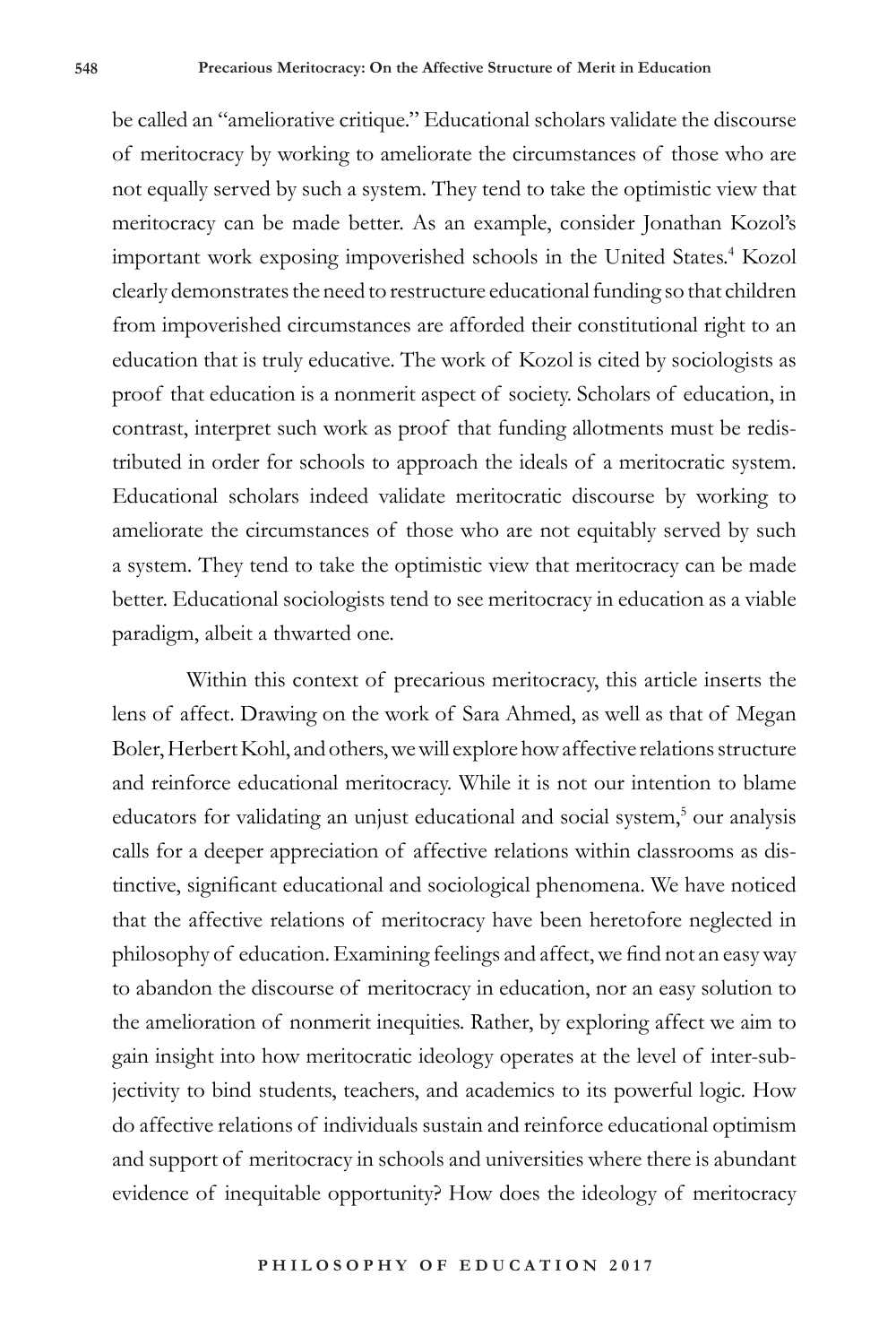function through affective education—that is, through the way expectations around student affect reverberate — as instructors give subtle and unsubtle lessons about achievement and excellence in so-called meritocratic contexts?

## MERITOCRACY AND THE PERFORMANCE OF AFFECT

As scholars who theorize affect note, we feel emotions not simply "inside" ourselves as individuals, we develop and experience them in relations to others in the world.<sup>6</sup> That is, the experience of emotional feelings involves affective movement between a person and another person or object. This view contrasts with what Ahmed calls the "dumb view"<sup>7</sup> of emotions, where emotions are seen as functional responses of individuals to experiences or events. As Ahmed notes, in the dumb view, if a child sees a bear she will feel fear, which tells her to run. She argues there is more to this story, however. It is not that the bear is essentially fearsome but rather it "is a matter of how child and bear come into contact … shaped by past histories of contact. … Another child, another bear, and we might even have another story."8 Rather than simple cause and effect, emotions are shaped by experiences of individuals in particular relations. You might be happy to see a rarely spotted bear in a national park on the roadside from the safety of a moving vehicle, but you would probably be much less happy to see that same bear follow you into your tent that night.

Because particular relations of individuals with historically and culturally framed subject positions shape emotional experiences, Boler argues that power relations impact how people feel. In *Feeling Power* she elaborates how schooling involves teaching emotional self-discipline: "For example, children are increasingly taught not to express anger, not to question authority, and not to resist those who have power. These rules are taught through differing forms of emotional discipline … depending on their gendered, raced, or social class standing."9 Psychological work on "emotional intelligence" in the 1990s has fueled a conflict resolution discourse, particularly in schools serving disadvantaged youth, that, Boler argues, individualizes and dumbs down understanding of how affect circulates dynamically, as it obscures important questions about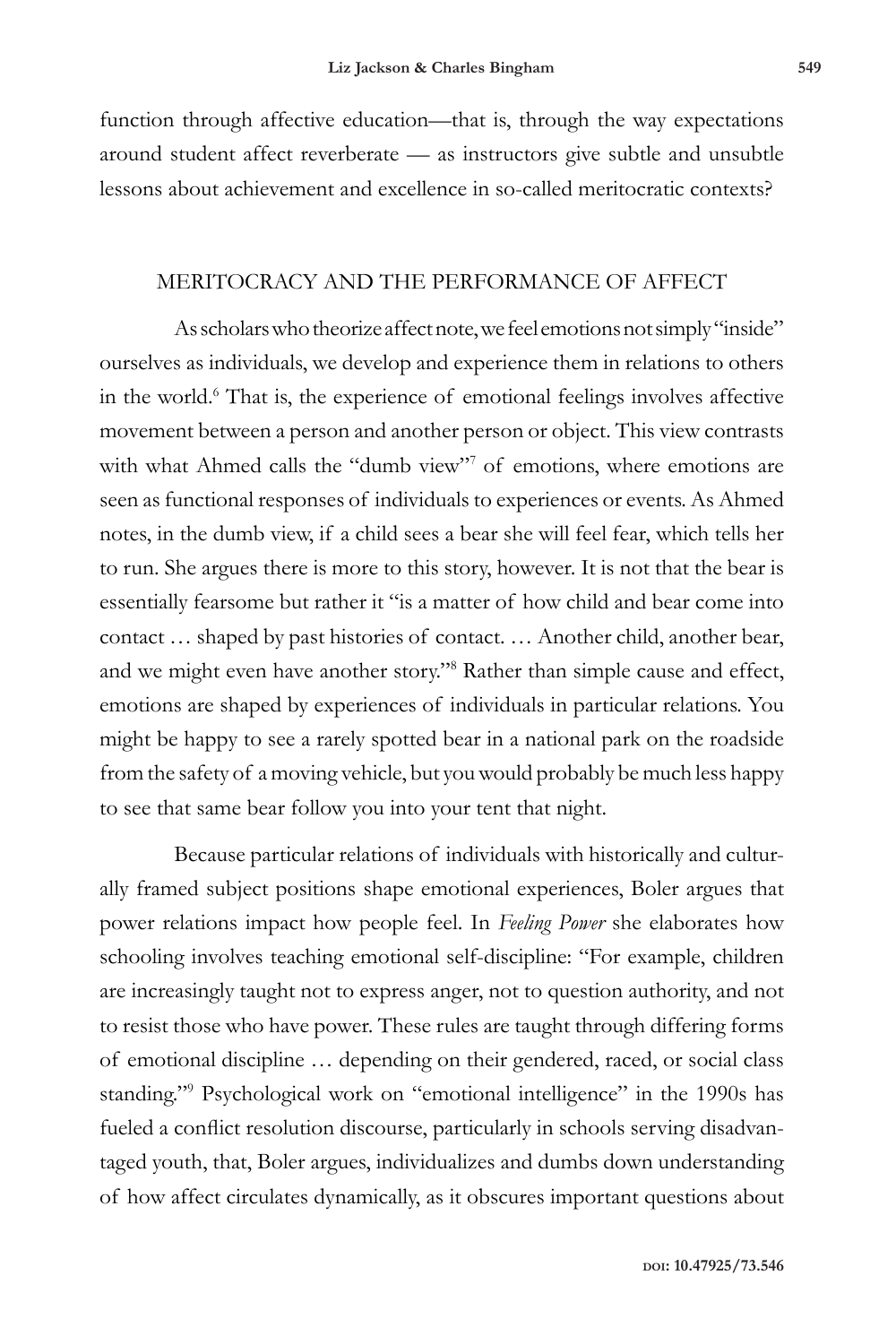power relations in education, and why some schoolchildren might want to express some (resistant) emotions deemed undesirable by their teachers.

Different kinds of emotional performances are thus required by students in school settings. Today many schools have a version of what might be called an "emotional curriculum," where an attitude of teamwork, friendliness, caring, sympathetic behavior, acceptance of failure without anger or sadness, positivity and optimism, and impulse control are encouraged, monitored, and positively recognized by teachers. Yet as Barbara Applebaum points out in examining Judith Butler's work on performativity, within relations, performances of self are not voluntarily and autonomously authored, but are rather shaped and restricted by social norms and conventions. Whether or not we can uncover a "transcendental, prediscursive subject," a child typically learns very quickly how to perform affectively as a student (or as a daughter or son, etc.), and learns also how to respond emotionally to events and interactions that touch the surface of himself or herself, based on reactions by others to his or her expressions.10 The child learns how and what to feel within specific identities and relations.

Meritocratic discourse is used in schools to encourage students to excel both academically and socially. For example, students receive awards for good citizenship, or for being the most caring student, or the friendliest student. Such discourse is also used to remind those who don't succeed to act in deference to those who do. Teachers who employ this discourse in this common way expect that students affectively perform acceptance if not enthusiasm in events that are designed to reflect meritocracy, such as when students receive grades, awards, or other forms of recognition. Honor students should feel proud of their achievements. They should not cry or feel ashamed, but they should smile and in others ways indicate that they feel happy and good to be recognized as hard working, talented, responsible, etc., by peers and their teacher. (And as our bumper sticker suggests, the honor student's parents should feel equally happy and proud.) The other students who stand beside those recognized are also expected to accept the meritocracy of their school or classroom community. They should neither cry, sulk, or show angry feelings, nor demonstrate a kind of carefree nonchalance or elation as their achievements are deemed unexcep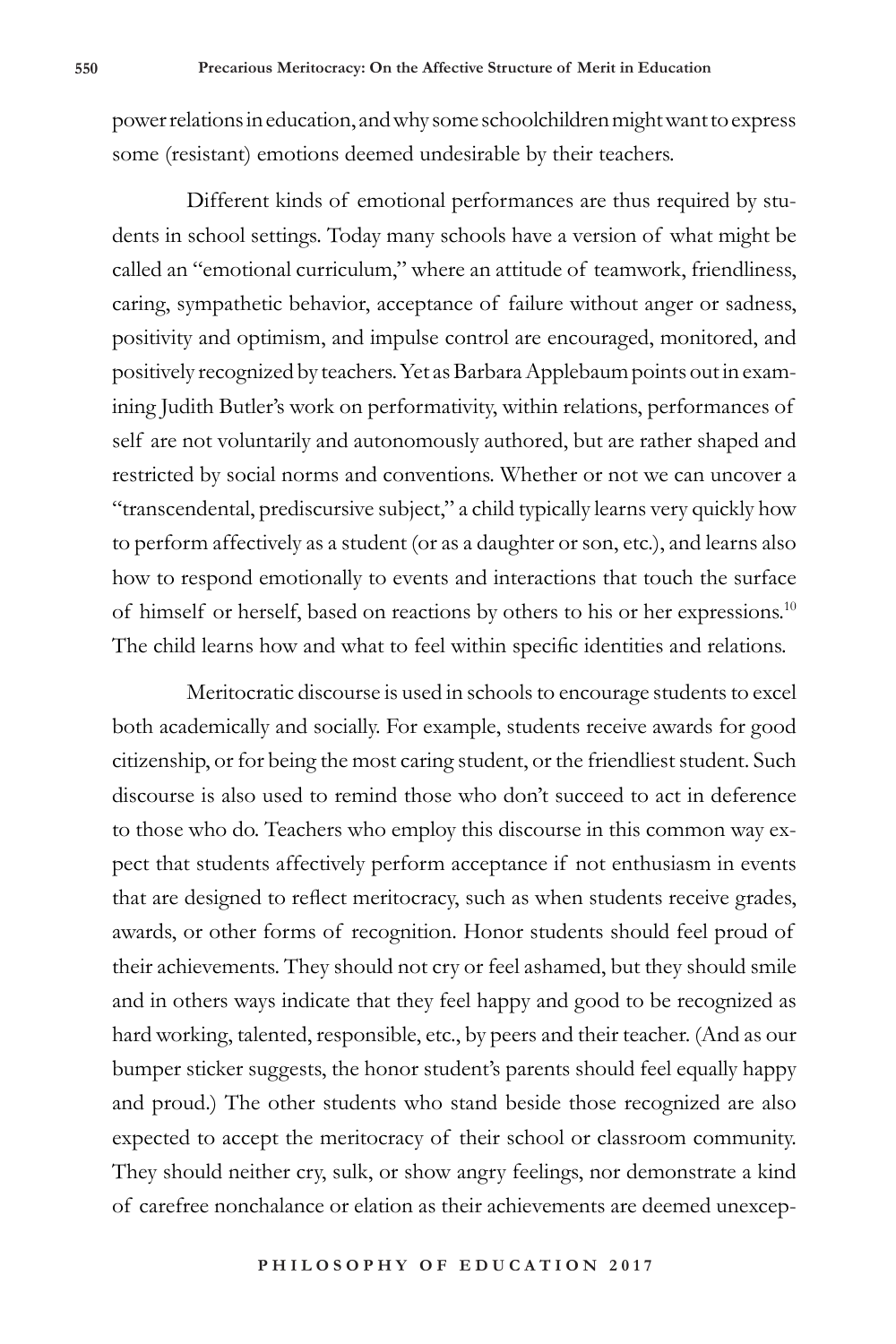tional or worse. Any of these expressions could be policed by a well-meaning teacher as detrimental to sustaining the culturally and socially appropriate affective atmosphere of the occasion. After a grueling football game, all players must shake hands across teams, the losers treading a line between honoring the significance of the winners' victory, on the one hand, and, on the other, feeling angry and resentful by rehashing close calls and chance plays.<sup>11</sup>

## THE AFFECT ALIEN

The bully who beats up the honor student, as in the bumper sticker, takes on the role of what Ahmed calls an "affect alien"12 in an educational environment that cultivates meritocratic discourse and its anticipated affective relations. The affect alien is a person who does not feel in an easy or natural way the feelings that are normally attributed to objects or events. The sad bride on her wedding day, or the bride who even feels a bit uneasy that she doesn't feel as happy as it seems she should, and Ahmed's more oft-cited "feminist killjoy," are affect aliens. The feminist killjoy, for example, is an affect alien insofar as she does not affectively acquiesce to demands of happiness in the face of sexist remarks or sexist actions. Affect aliens do not feel the way that others expect them to feel (or how they perceive they ought to feel). And this mismatch risks disturbing others. It risks emotionally upsetting others.

When it comes to educational meritocracy, the affect alien is the student who feels an uncanny sense of loss even as she is seen broadly to be earning positive recognition. Or it is the successful scholar who is hurt because he or she does not find scholarship fulfilling. It is the unexceptional or failing student who mocks another's award out of rage, jealously, envy, self-pity, or ambivalence, or who shows a complete lack of interest. As Ahmed points out, the affect alien threatens the mood and sense of affective and ideological security of the group and thus appears to others as a "sore point" of the community. As she puts it, it is not easy to be the affect alien, for "[t]o become conscious of alienation is to become conscious of how one's being has been stolen … alienation is already, as it were, in the world."13 Yet Ahmed also sees this as the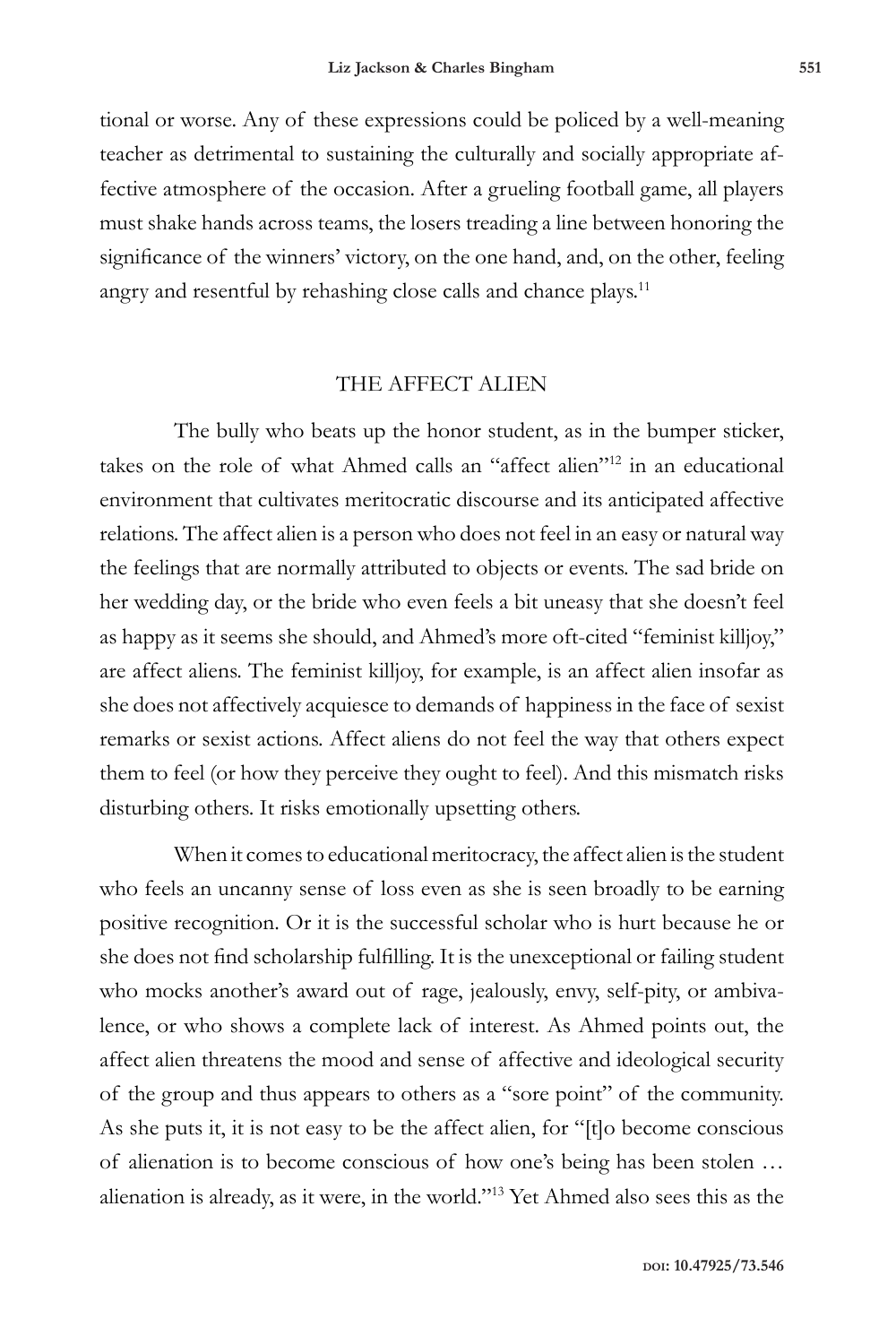start of what she calls revolutionary consciousness, a transition that occurs as one moves from "false consciousness [that] sustains an affective situation" to "feeling at odds with the world, or feeling that the world is odd."14

### NOT-LEARNING AND THE AFFECT ALIEN STUDENT

A timeless example of the affect alien student can be found in the work of Herbert Kohl. As Kohl convincingly argues, there are myriad intelligent, capable students who, for various reasons, choose not to participate in the requirements laid out by educational institutions. They "act out" instead. Kohl puts it this way: "I have encountered willed not-learning throughout my 30 years of teaching, and believe that such not-learning is often and disastrously mistaken for failure to learn or the inability to learn."15 His experience with those who act out, who "not-learn," leads Kohl to the accurate assessment that a refusal to learn is not necessarily connected to an inability to learn. We have had the same experience after many years of teaching in public schools. It is not unreasonable to say that most students who "not-learn" have social reasons for not doing so—rather than intellectual reasons for not being *able* to do so. These students, while perhaps incomprehensible to an educational institution believing that everyone "of course" desires to learn, are acting in rational, agentive ways.

For Kohl, the student who not-learns is an individual who senses, and defies, the biases and inequities of educational institutions that continue to under-serve groups of students because of endemic racism, classism, sexism, and homophobia. As Kohl puts it:

> not-learning was a strategy that made it possible for them to function on the margins of society without falling into madness or total despair. It helped them to build a small safe world in which their feelings of being rejected by family and society could be softened. Not-learning played a positive role and enabled them to take control of their lives and get through difficult times.<sup>16</sup>

We would like to argue here that it is possible, and essential, to augment Kohl's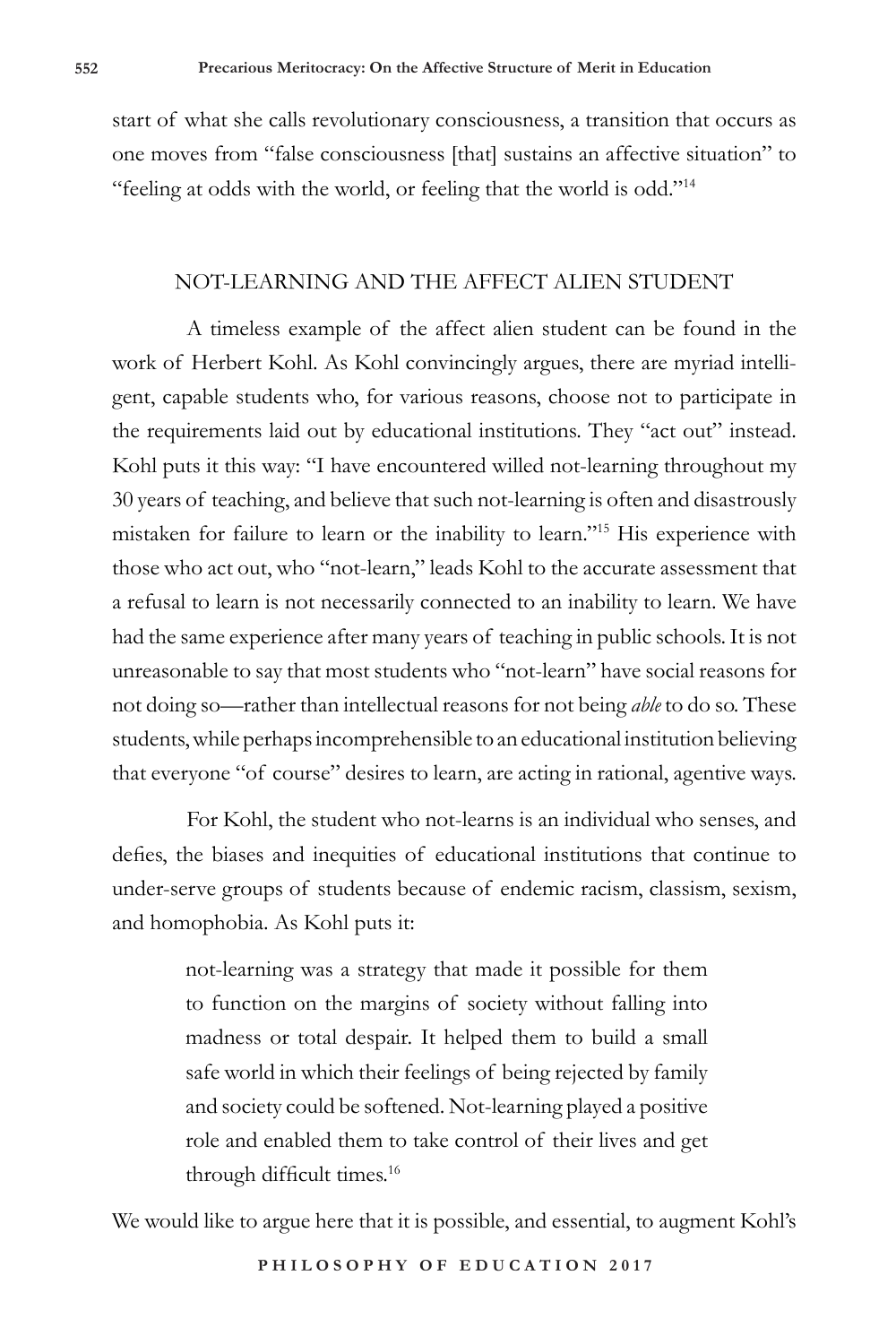understanding of the not-learner to include a social model of affect. For Kohl, the not-learner is an individual who responds to learning in a negative way. As Kohl points out, many students feel that their dignity is threatened in institutions such as schools that are classist, racist, sexist, and homophobic. As Kohl notes with regard to student dignity, the concept of not-learning "helped me understand the essential role will and free choice play in learning and taught me the importance of considering people's stand towards learning in the larger context of choices they make as they create lives and identities for themselves."17

With Ahmed's social model of affect in mind, we must not simply question the individual's affective response according to the "dumb view," i.e., that people *have* feelings and react to certain events in light of those feelings. Instead, we must ask whether such feelings aren't primarily lodged in the social circumstances that set precedent for them. The system we are particularly interested in is meritocratic ideology. This system, as noted above, has been critiqued repeatedly by social scientists who point out the extent to which the practices associated with it continually fail in relation to factors such as classism, sexism, homophobia, racism, and related material inequities. At the same time, insightful observations such as Kohl's remind us that individual students often perform affective responses to repudiate the normalized workings of meritocracy. It is possible, then, to identify an affective register for meritocracy that implies a deeper critique than educational solutions based on affirmative action and school funding (for example). Student actions such as not-learning are not only a phenomenon to be understood in order to help students learn. They are also an "affect alien" phenomenon. They signal dynamic inter-subjective relations within problematic meritocratic regimes. They are affective articulations as to how students can be agentive in the world.

### THOSE WHO ACT OUT, AND THOSE WHO EXPERIENCE SHAME

There is a dual structure of affect situated within educational regimes of meritocracy. On the one hand, there are students (and parents) who purport to be happy and cheerful with the results of practices normalized under the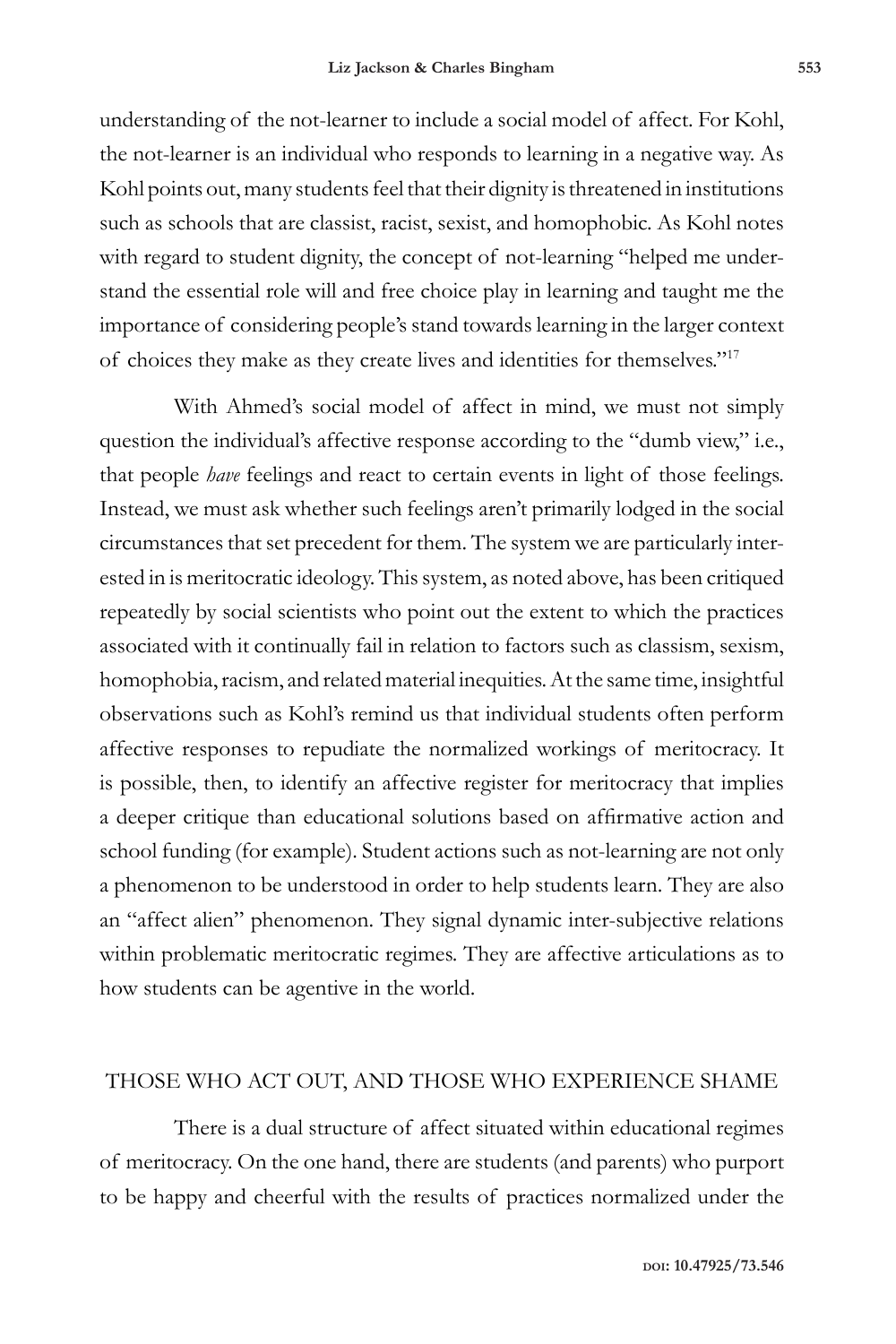discourse of meritocracy. This includes the proud parents of an honor student and the honor student herself or himself. Then there are others whom meritocracy does not benefit in such a direct way. These educational recipients, too, can be expected to act in ways that are deemed affectively appropriate. Indeed, the meritocracy myth in educational institutions is shored up by "losers" as well as "winners." When losers act happy for winners—for example when all students are asked to show school pride even when not all students benefit from goods allotted at school—it is loser affect just as much as winner affect that upholds the guise of fairness. Or, looking to a non-educational example: In the 2016 presidential race, the cheerful, less-than-rich supporters of a billionaire perhaps did more than the cheers of merit-successful individuals to solidify the misplaced notion that anyone can become rich with enough hard work.

In contrast to those who acquiesce to normative affective expectations associated with the ideal of meritocracy, the affect alien student such as Kohl's not-learner, or the kid who beats up an honor student—those who are affectively deviant with regard to meritocracy—offer a heuristic for critique of meritocracy. Importantly, this critique is neither the dismissive theoretical stance of the general sociologist nor is it the idealistic ameliorative recommendation offered by the sociologist of education. As decades of academic research offer few solutions to rectify educational meritocracy, students continue to act out in ways that, as Kohl astutely points out, foster agency and dignity.

There is, of course, more to meritocratic affect than the tidiness of losers who acquiesce versus losers who act out. While Kohl's analysis highlights the acting out of those who "not-learn," an affective analysis of meritocracy also sheds light on the affect alien who *succeeds* in a meritocratic system. In his autobiography, *Hunger of Memory*, Richard Rodriguez describes the shame he experienced being the recipient of an affirmative action scholarship. Describing himself as a "scholarship boy," Rodriguez notes: "To many persons around him [the scholarship boy], he appears too much an academic. There may be some things about him that recall his beginnings—his shabby clothes; his persistent poverty; or his dark skin … but they only make clear how far he has moved from his past."18 In his trenchant autobiography, Rodriguez identifies himself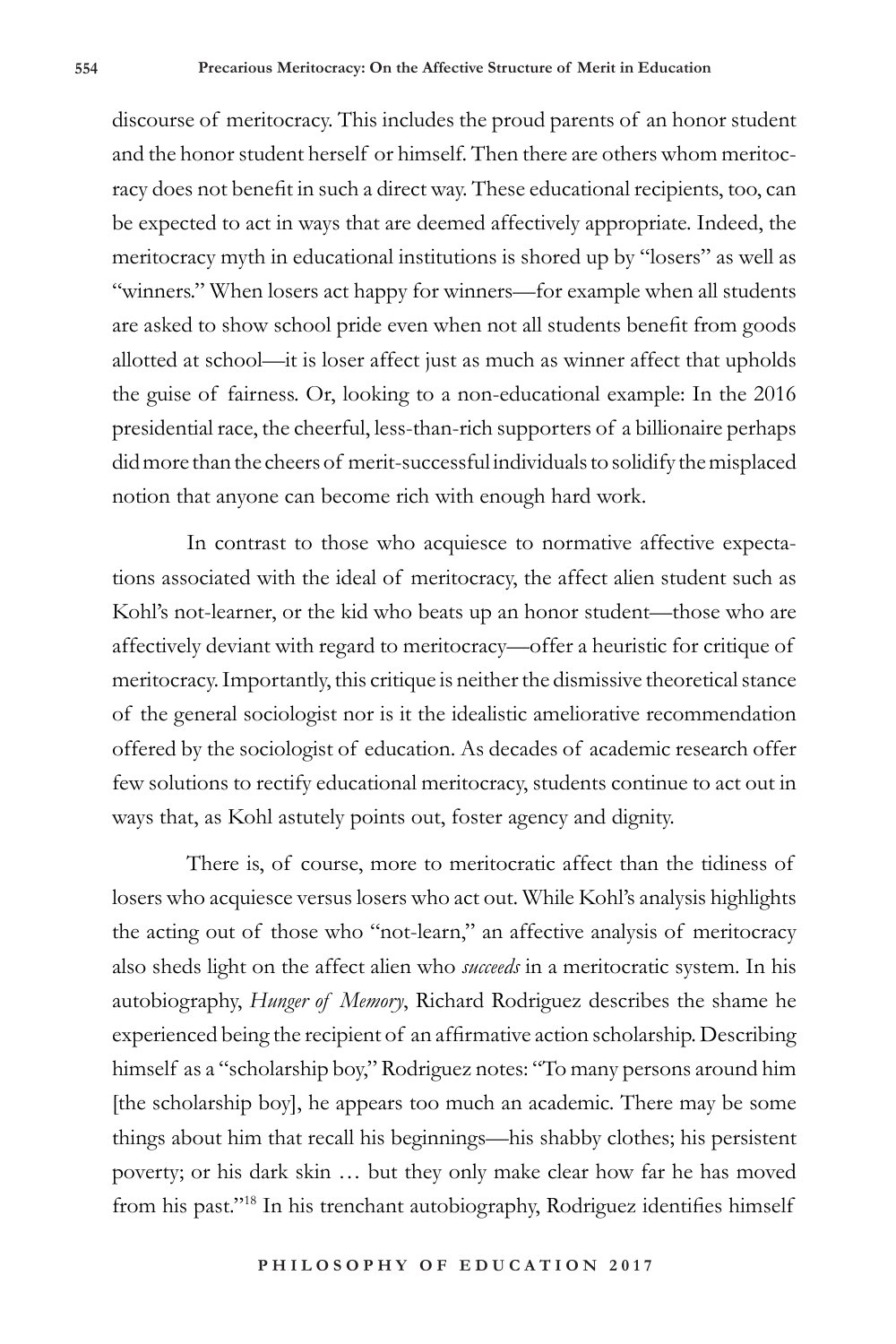as an affect alien who has a third person perspective on the happy/angry binary resulting from merit. Rodriguez is successful yet experiences shame nevertheless.

Ahmed notes that shame requires a negative kind of recognition of oneself in relation to another "whose view 'matters' to me."19 Regret, which Ahmed describes as a kind of polite shame, a disappointment regarding the past that deemphasizes personal responsibility, is typically insufficient.<sup>20</sup> Shame requires that one see oneself in a negative light in relation to others, that one take personal responsibility for the shameful feeling and its associated interpersonal or social relation or event (what is normally called its "cause"). Shame circulates to discourage and punish particular behaviors. A teacher may reasonably teach or expect students to express or feel shame if they cheated or were deceptive in a harmful way, for example.

In Rodriguez's case, however, shame derives from positive recognition stemming from a legitimate program that ostensibly aims to rectify the social inequities of gaps in meritocracy. Importantly, here, the affective circumstances for shame describe once again a blind spot in both the sociologist's wholesale condemnation and the educationalist's optimism. Reconsider Ahmed's bear: Let meritocracy be the bear. It is possible to be disturbed by the bear and to act out in order to drive the bear away. That is what a not-learner does. It is also possible to enjoy the bear because one feels as if the bear is safe and exists for the benefit of the onlooker. That is what the honor student and his or her parents do. It is further possible to realize that the bear is safe and exists for the benefit of the onlooker, but also feel shame because of the way an institution such as a zoo actually *separates* human beings from nature rather than bringing them closer to it. All of these analogies are strained of course. But the point is not that a bear is like merit. It is rather that meritocracy elicits various affective positions. The educationalist in particular can learn much from Rodriguez's feelings of shame and misrecognition. Namely, even supposed remedies like affirmative action and socially cognizant scholarships entail complex affective resonances given the historical exclusivity of institutions that have aspired to give reward based on merit. As Ahmed notes, blind happiness often leads to a lack of criticality: "to see happily is not to see violence, asymmetry, or force;"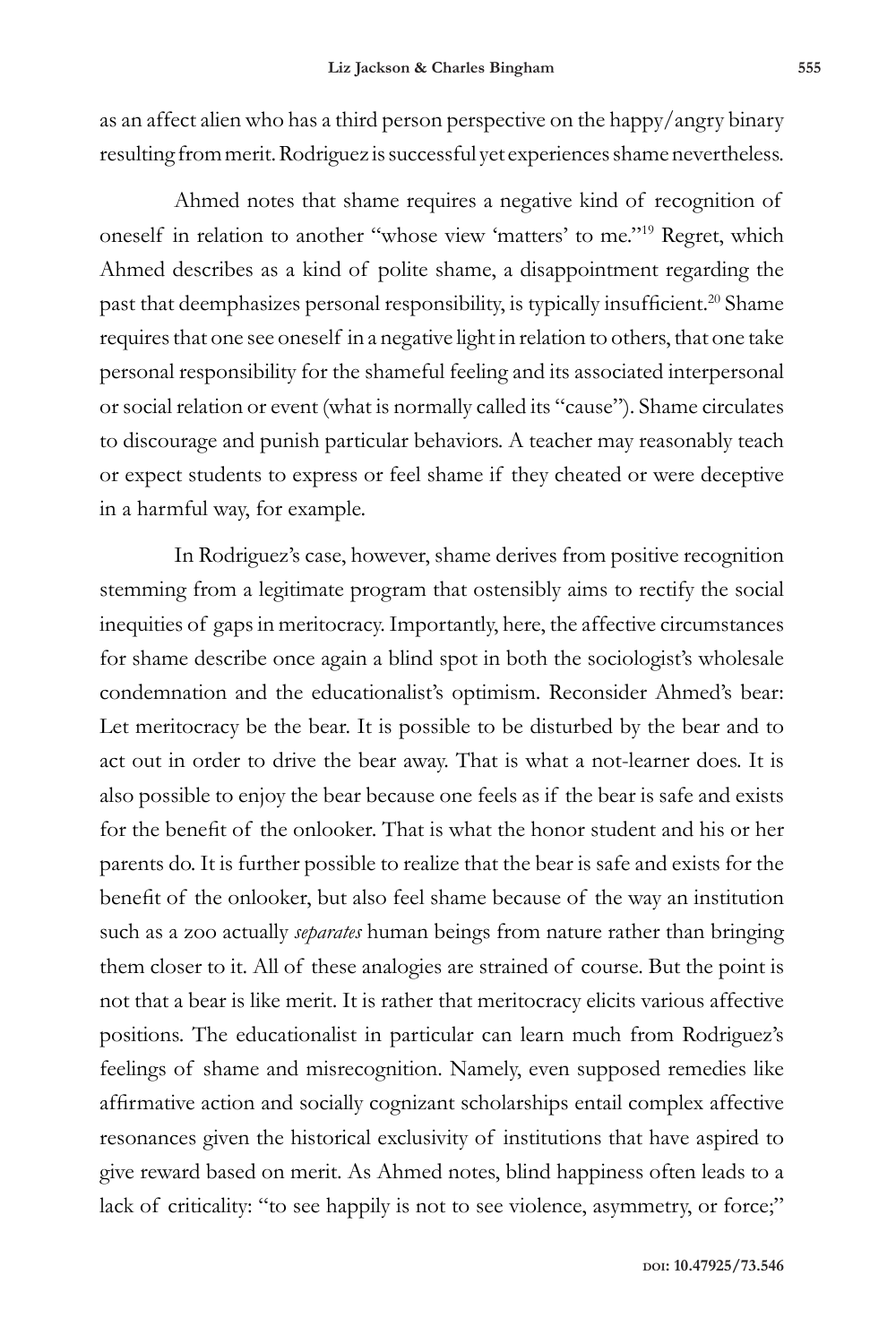it is to see that something historically mournful remains in the present, despite justified steps to ameliorate deep inequities.<sup>21</sup>

#### CONCLUSION: THE ALIEN IN OURSELVES

In this article we have argued that the ideology of meritocracy is alive and well in education, and that critically minded educators have a precarious relation to it. Working in an educational institution puts one in a position to both loathe and kowtow to educational meritocracy. Loathe, because, as sociologists rightly point out, the system of practices undergirded by meritocracy *is not* equitably viable nor *will it likely ever be* equitably viable. Kowtow, because schools and universities are by and large governed by policies that reinforce and indeed celebrate meritocracy. Whatever this article contributes will certainly not stop the ongoing inequity of the meritocratic system. Students, parents, social-justice minded educators will all continue to struggle with the affective expectations of meritocracy until such a time when education is universally embraced as a non-competitive endeavor. So the conclusion of this article is not conclusive in the sense of solving the problem of meritocracy in education, but is rather a non-conclusive injunction for educators to acknowledge and to critically respond to the role affect plays in meritocracy.

 One possible implication of our analysis might be that educators should *do something* with enhanced awareness of how affect structures experiences of meritocracy in the classroom: We should, as educators, support rather than reject affect aliens in our midst. Furthermore, we should reject meritocracy as a structuring principle of affective relations in schools and universities. In other words, we should reject discourses that demand the happiness of all for the benefit of the few who excel in educational meritocracy. Moreover, educators might encourage in educational spaces that there is never one right way for their students to *feel* in relation to meritocracy*.* From happiness to pride to shame to anger, various merit feelings will continue to be performed. Teachers, rather than policing emotions, would do well to look for emotional cues especially in relation to meritocracy. Kohl's example of teaching the not-learner is one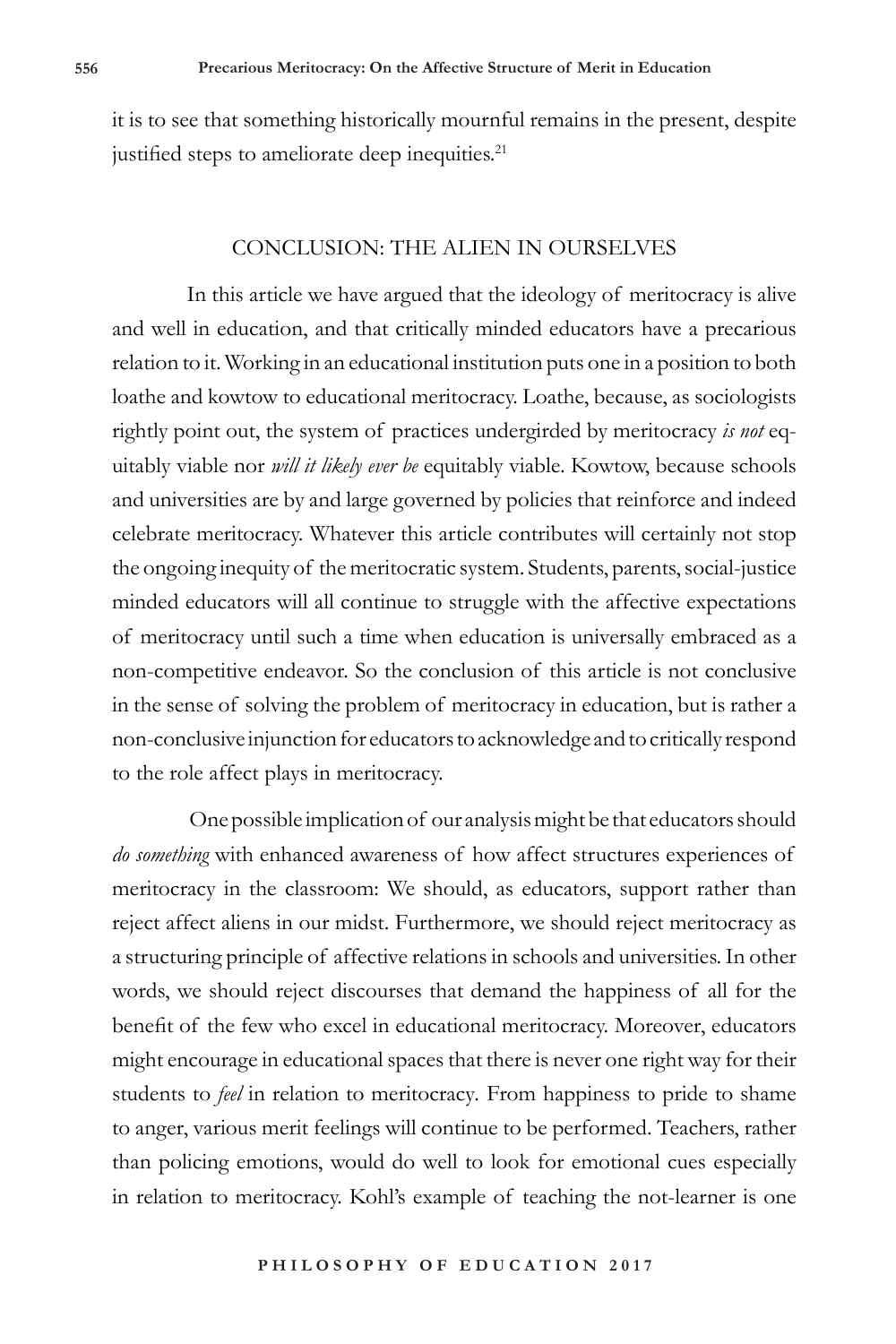such example. Kohl does not police the affect of the not-learner. Nor does he simply celebrate the affect alien. Rather, he lets affect be a clue as to how to proceed. He lets affect unfold, waiting patiently for the possibility that affect will contribute to student agency. A teacher who is aware of meritocratic affect will no doubt be more able to follow Kohl's lead.

At the same time, it is essential to remember that the affective experiences of the teacher, too, are dynamic, complex, and relational. Teachers are also historical subjects caught up in affective structures of meritocracy. As meritocracy frames groups in terms of winners and losers, an educator inevitably will face affect aliens as well as students who affectively bolster merit ideology—as students express joy or uncertainty in victory, and anger, shame, dismissal, and rejection of meritocratic discourse in failure. In a normal classroom the critically-minded teacher faces a double-bind in supporting diverse affective experiences of students and expressing coherent views about meritocracy, in choosing whether to exuberantly celebrate or plainly announce achievements, whether to stiffen one's upper lip, ignore, or give a thumbs up to affect aliens in class.

Paying attention to the affective aspects of merit ideology enables a broader view of the moral and ethical challenges educators face today, as emotional educators, historical subjects, and representatives of complex social structures. To battle the power and problems of meritocratic discourse one should consider both its material-ideological and affective-relational dimensions. Recognizing the system of meritocracy as not just material and ideological but also affective, educators can intervene in meritocracy in different ways, critically interacting with its affective circulation, while being cognizant of the affective challenges to retooling the system (as in the case of affirmative action shame). Rejecting meritocracy has affective implications for both teachers and students. Try it: Buy the scathing bumping sticker. Nurture the alien in yourself.

<sup>1</sup> Stephen McNamee and Robert Miller, "The Meritocracy Myth," *Sociation Today* 2, no. 1 (2004). http://www.ncsociology.org/sociationtoday/v21/merit.htm.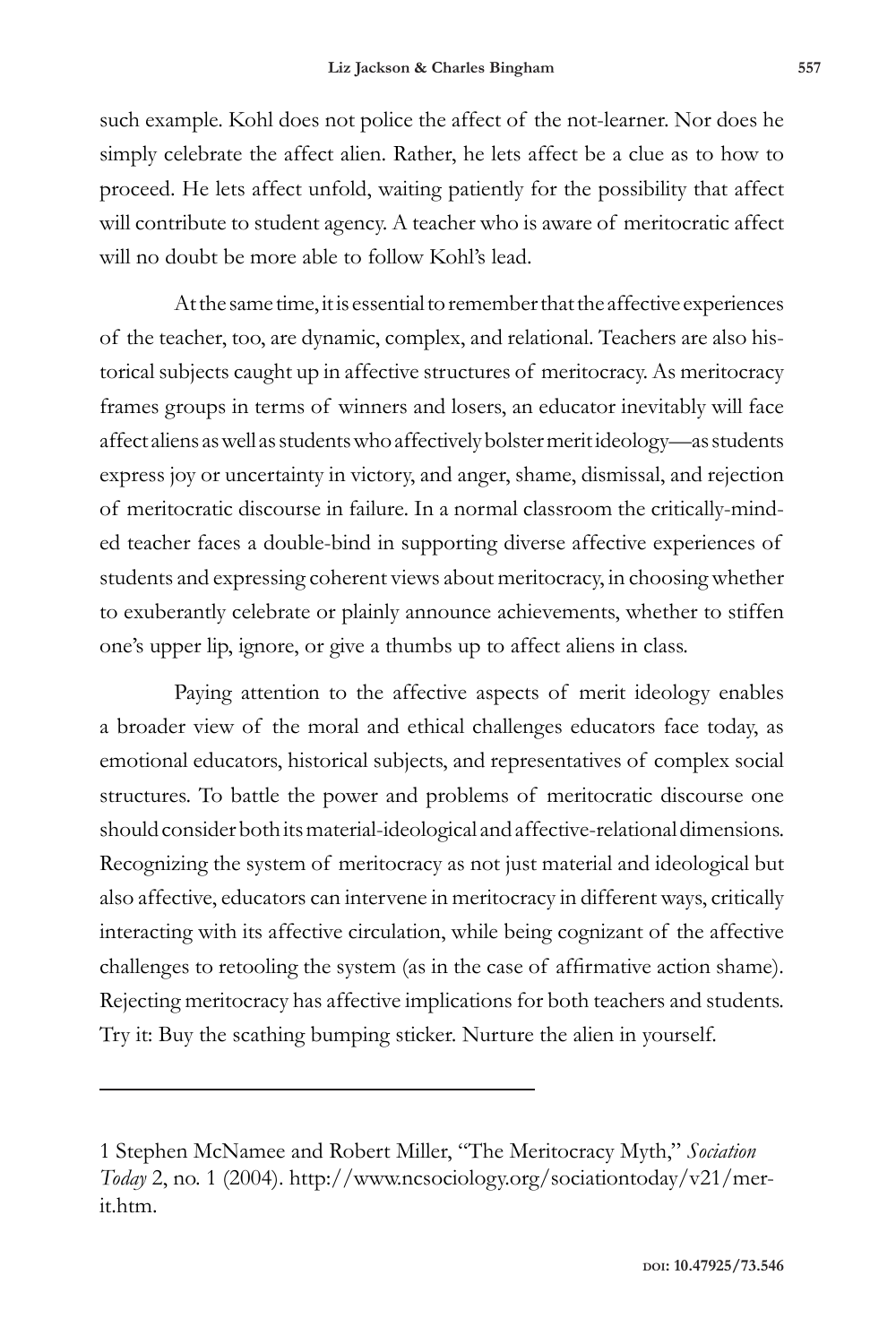2 Ibid.

3 Ibid.

4 Jonathan Kozol, *Savage Inequalities* (New York: Broadway Books, 2012).

5 See Kathy Hytten, "Changing Systems or Relationships? Responding to Neocolonial Violence," *Philosophy of Education 2015*, ed. Eduardo Duarte (Urbana, IL: Philosophy of Education Society, 2016).

6 Given space limitations, this article gives a somewhat simplified view of theorizations of affect, which has been explored in depth from sociological, cultural, psychological, neurological, and other perspectives. For a broader view, see Margaret Wetherell, *Affect and Emotion: A New Social Science Understanding* (London: Sage, 2012).

7 Sara Ahmed, *The Cultural Politics of Emotion* (Edinburgh: Edinburgh University Press, 2004), 7.

8 Ibid.

9 Megan Boler, *Feeling Power* (New York: Routledge, 1999), 32. See also Megan Boler, "The Need for a Biopolitics of Scientific Discourses," *Philosophy of Education 2013*, ed. Cris Mayo (Urbana, IL: Philosophy of Education Society, 2013).

10 Barbara Applebaum, "On 'Glass Snakes,' White Moral Responsibility, and Agency Under Complicity," *Philosophy of Education 2005*, ed. Kenneth R. Howe (Urbana, IL: Philosophy of Education Society, 2005).

11 These expectations are also shaped by cultural views. In cultures that give less value to individuality in achievement (such as some Asian and African contexts), it is seen as less becoming for students to show pride, as their achievements are viewed as related to the work and dedication of their parents and teachers. It would be shameful here for the student to take much credit. Meritocracy is thus individualized in one context and communal in the other. Predicaments around power and affective relations in education still remain, however.

12 Sara Ahmed, *The Promise of Happiness* (Durham: Duke University Press, 2010).

13 Ibid., 167.

14 Ibid., 168.

15 Herbert Kohl, "I Won't Learn From You: Thoughts on the Role of Assent in Learning," *Rethinking Schools* 7, no. 1 (1992): 16-19. Retrieved from